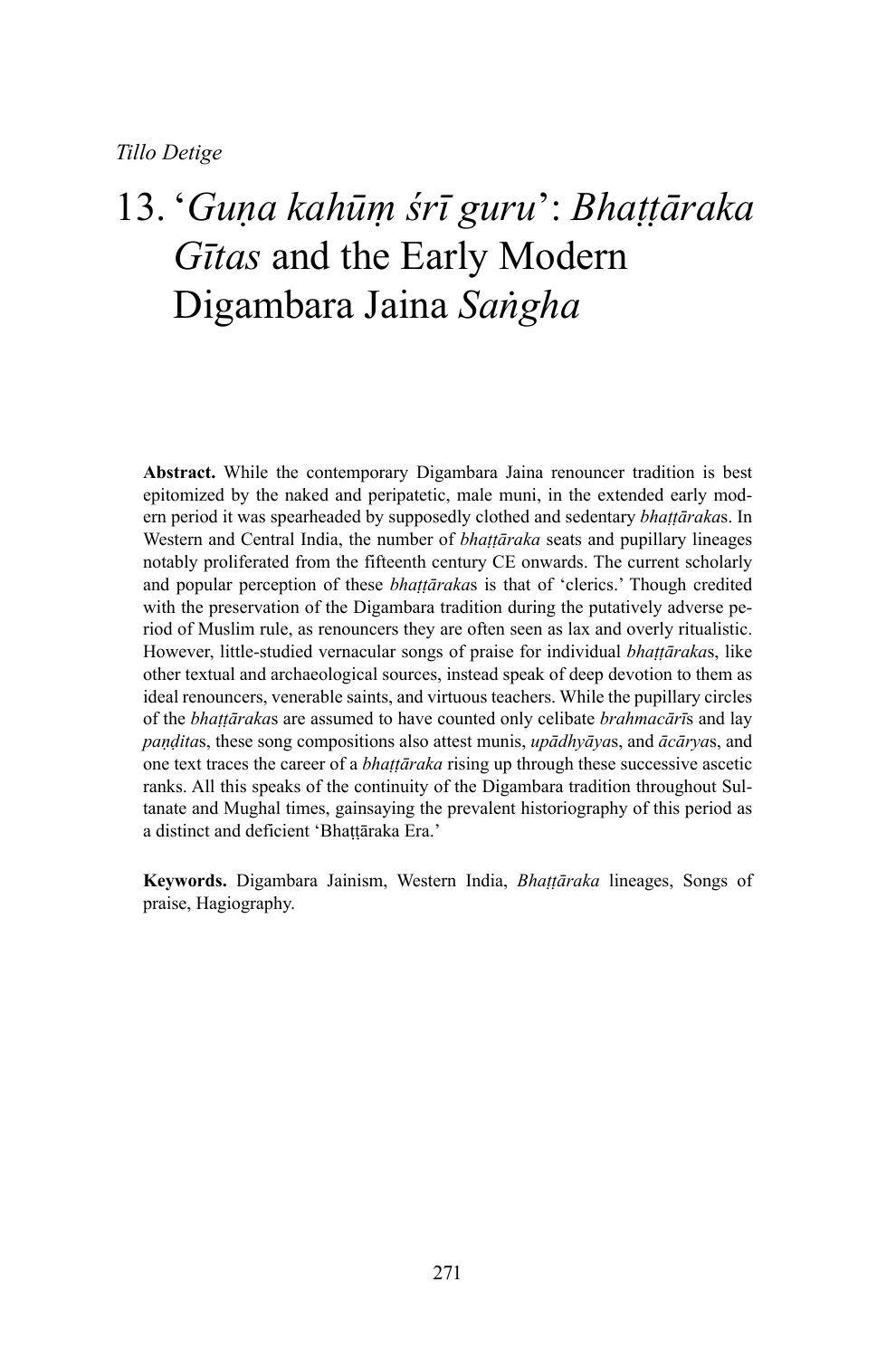## The *bhaṭṭāraka*s of Western India

While the Digambara Jaina tradition is most distinctively embodied in the figure of the naked and peripatetic male<sup>1\*</sup> muni,<sup>2</sup> it has throughout its course allowed for various types of renouncers.3 Celibate male *brahmacārī*s and female *brahmacāriṇī*s either join roaming groups of fully initiated renouncers or live separately, and though many of them continue to pursue further initiation, some choose not to. The *kṣullaka* and *ailaka* ranks more decisively constitute successive, preparatory stages for full muni initiation. Yet another type of Digambara renouncer is the clothed *bhaṭṭāraka*, who is seated at a monastic institution (*matha*).<sup>4</sup> For a period of over five centuries prior to the reappearance of naked munis in the twentieth century, lineages of *bhaṭṭāraka*s formed the backbone of the Digambara tradition. In the early modern period, more than a dozen *bhaṭṭāraka* seats (*gaddī*) were located in Western India (today's Gujarat, Rajasthan, Haryana, Delhi, western Uttar Pradesh, northern Madhya Pradesh).<sup>5</sup> The majority was affiliated to the Mūlasaṅgha Balātkāragaṇa, the number of seats of which proliferated notably in the fifteenth century. Though the Mūlasaṅgha Senagaṇa never seems to have substantially extended its reach north of Maharashtra, a few Kāṣṭhāsaṅgha lineages were also operational in Western India. The *bhaṭṭāraka*s' influence is generally thought to have declined after the rise in the seventeenth century of the Digambara Terāpantha, which, next to its ritual reforms, opposed their authority.6 Most of the Western Indian *bhaṭṭāraka* lineages did,

<sup>\*</sup> Research facilitated by a grant of the FWO, Research Foundation Flanders.

<sup>1</sup> According to Digambara soteriology, women cannot reach liberation. Though female renouncers are therefore theoretically less highly esteemed than their male counterparts, some initiated female renouncers (*āryikā*) are also particularly famous and influential.

<sup>2</sup> As does the tradition, I here subsume under the term muni not only the 'common' munis, but also *upādhyāya*s and *ācārya*s. Theirs are hierarchically higher ranks bestowed through further ordination and usually understood as signifying respectively a teacher and a leader of an ascetic lineage.

<sup>3</sup> Pandits, lay scholars, and ritual specialists have also had an important place in the Digambara tradition for at least several centuries.

<sup>4</sup> Joharāpurakara (1958) remains the standard work on the *bhaṭṭāraka*s. See also Deo (1956), pp. 545–548; Kāsalīvāla (1967), (1979), (1981), (1982); Jain (1975), pp. 83–132; Sangave (1980 [1959]), pp. 269–270, pp. 317–322; (2001), pp. 133–143; Cort (2002), pp. 40–42; Flügel (2006), pp. 344–347; Jaina (2010); De Clercq (2011); De Clercq and Detige (2015). Little is known about the Digambara *yati*s. Although the term is also occasionally used to refer to early modern *bhaṭṭāraka*s and munis, in a few lineages the last *bhaṭṭāraka*s were succeeded with *brahmacārī*s with this title in a specific application. 5 Today, *bhaṭṭāraka* lineages continue to flourish only in South and Central India (Karnataka, Tamil Nadu, Maharashtra). Flügel (2006), p. 346, counted twelve operational seats, amongst which some were established in recent decades.

<sup>6</sup> Cort (2002). The part of the Digambara tradition which did not follow the Terāpantha's ritual reforms and continued to support the *bhaṭṭāraka*s became known as the Bīsapantha.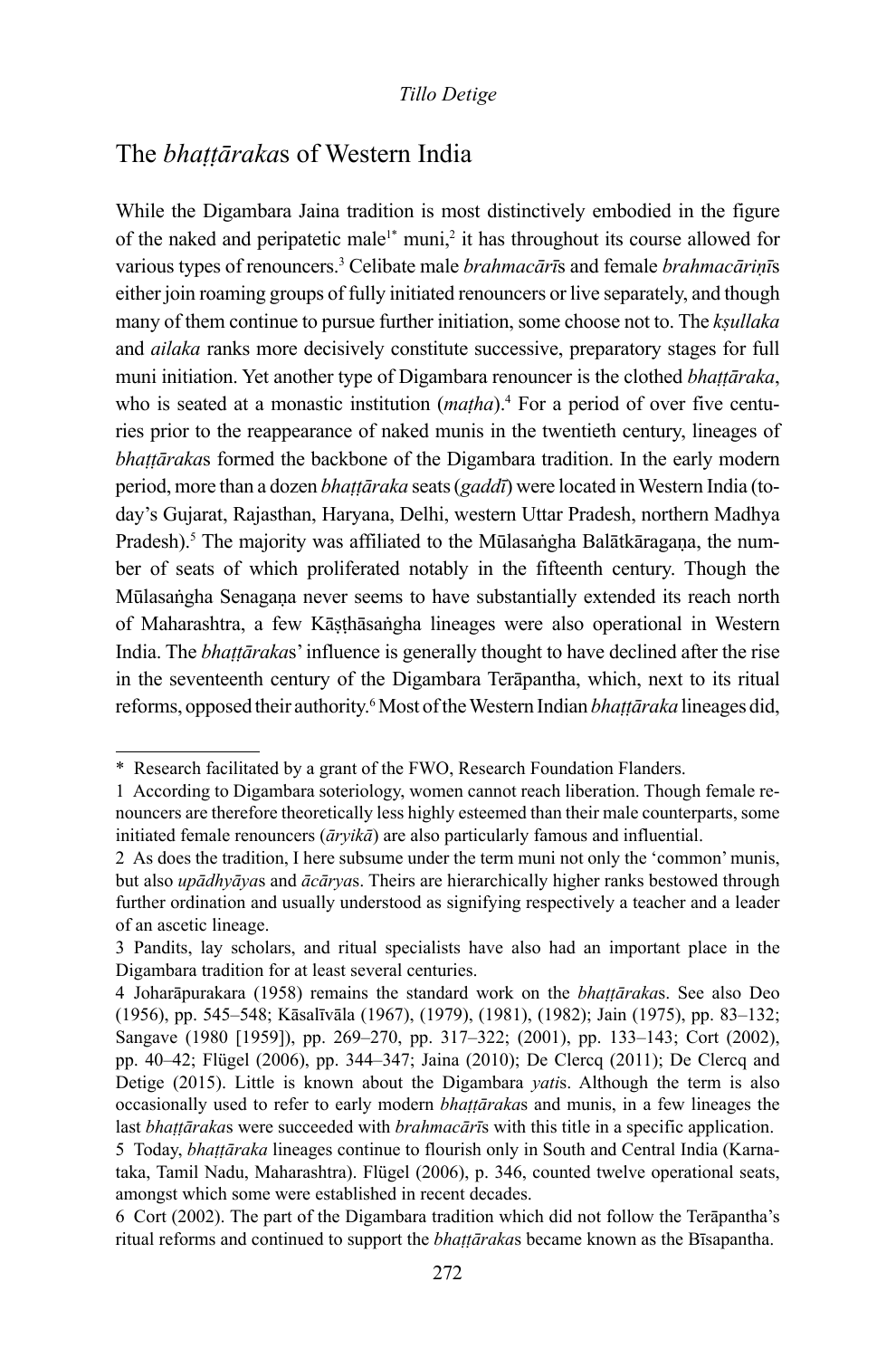however, last well into the nineteenth or even twentieth century, and were discontinued only after opposition by lay reform movements of the late colonial period.

The early modern *bhaṭṭāraka*s are best remembered for the consecration (*pratiṣṭhā*) of images (*mūrti*) and temples, and for the copying and conservation of manuscripts. Most Digambara temples of sufficient antiquity abound with images consecrated by *bhaṭṭāraka*s throughout the centuries. Many *bhaṭṭāraka*s were also prolific litterateurs themselves,<sup>7</sup> and a few of the former *mathas* still house some of the most extensive Digambara manuscript collections of Western India.<sup>8</sup> Digambara castes were often connected to specific *bhaṭṭāraka* lineages, and as a kind of caste gurus, the *bhaṭṭāraka*s had important functions vis-à-vis the lay communities like conducting rituals, administering vows, leading pilgrimages, and mediating on their behalf with rulers.

### Venerable *bhaṭṭāraka*s

The scholarly, as well as popular, perception of the early modern *bhaṭṭāraka*s now prevalent is that of 'clerics' or 'administrator-clerics.'<sup>9</sup> As 'pontiffs,' the *bhaṭṭāraka*s are credited with the nominal preservation of the Digambara tradition during the supposedly entirely inauspicious period of Muslim rule. As renouncers, however, *bhaṭṭāraka*s are seen as deficient, ascetically lax or 'corrupt,' excessively ritualistic, and overly involved with tantra and mantra. As such, they compare negatively to the naked muni who have once more increased in numbers in the twentieth and twenty-first century. The extended early modern period, then, stands out as a distinct 'Bhaṭṭāraka Era,' differing in almost every sense from both the pre-Muslim and the contemporary period. This historiographical framework rules out any notion of the *bhaṭṭārakas* as venerable ascetics.

Various little-studied textual and archaeological<sup>10</sup> materials from Western India, however, speak of deep devotion and ritual veneration of the *bhaṭṭāraka*s.

<sup>7</sup> On the literary compositions of the Western Indian *bhaṭṭāraka*s, see Śāstrī, P. (n.d.); Śāstrī, N. (1974); and the monographs of Kastūracanda Kāsalīvāla referred to below.

<sup>8</sup> Detige (2017). The most notable collections are the *Bhaṭṭārakīya granthabhaṇḍāra* of Nagaur and the *Āmera śāstrabhaṇḍāra* in Jaipur. See Kragh (2013) for a study of the latter manuscript collection as a 'localized literary history.'

<sup>9</sup> See Dundas (2002 [1992]), p. 124, De Clercq (2011), and Jaini (1998 [1979]), p. 307. Direct and indirect Terāpanthī influence, Orientalist anticlerical stances, and colonial Jaina reformers' perspectives seem to have interacted and mutually reinforced each other in the construction of this now dominant epistemic framework.

<sup>10</sup> Most notably, funerary monuments (*caraṇa-pādukā*, *caraṇa-chatrī*, *niṣedhikā*) found throughout Western India of *bhaṭṭārakas* of all known lineages: Detige (2014), De Clercq and Detige (2015), pp. 321–326, Detige (forthcoming b), (in preparation b).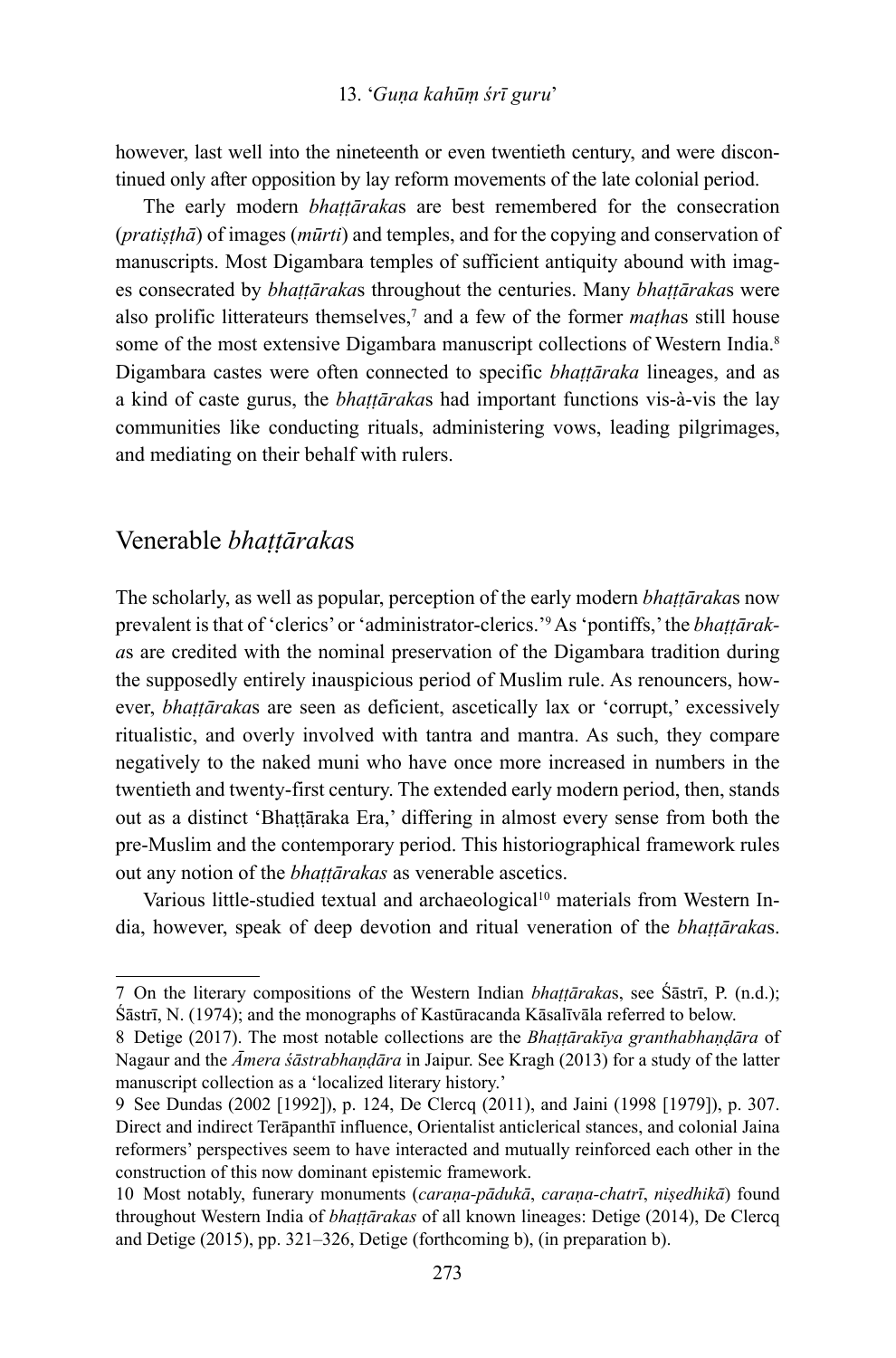These sources amply clarify that the perception and treatment of the early modern *bhaṭṭāraka*s in their own times, as ideal renouncers, venerable saints, and worthy teachers, paralleled in almost every way that of the naked muni today.<sup>11</sup> This chapter aims to redress prevalent perceptions of both the *bhaṭṭāraka*s and the 'Bhaṭṭāraka Era' by drawing specifically from vernacular songs eulogizing individual *bhaṭṭāraka*s.12 Apart from lucidly voicing the now faded, former venerability of the Western Indian *bhaṭṭāraka*s, these compositions also form important source material on the constitution of early modern communities of Digambara renouncers. While it has thus far been assumed that the *bhaṭṭāraka saṅgha*s only counted *brahmacārī*s and lay pandits, we also read here of munis*, upādhyāya*s, and  $\bar{a}c\bar{a}rvas$ , other sources<sup>13</sup> also attesting *brahmacārinīs*,  $\bar{a}rvik\bar{a}s$ , and the so far little-known rank of the *maṇḍalācārya*. One composition relates of a specific renouncer's career as having risen to the *bhaṭṭāraka paṭṭa* (seat) along the successive ascetic ranks (*pada*) of muni, *upādhyāya*, and *ācārya*. The sheer usage of these ranks in the early modern period, as well as some elements of the songs of praise shortly touched upon below, indicate the continuity of the Digambara tradition across the so-called 'Bhaṭṭāraka Era*.*'

# '*Karai gāvai maṅgalacāro*': Singing the praises of the *bhaṭṭāraka*s

Vernacular eulogies of *bhaṭṭāraka*s (*gīta*, *jakhaḍī*, *hamacī*, *lāvaṇī*, and so on) sing the praises of the *bhaṭṭāraka*s' virtues (*guṇa-gāna*)14 in an often elated, devotional spirit. Such compositions are available from the fifteenth to the eigh-teenth century on *bhaṭṭāraka*s of various lineages. Typically breathing an atmosphere of joy, jubilation, and veneration,<sup>15</sup> the *gītas* emphatically articulate the regard and reverence in which their contemporaries held the Western Indian *bhaṭṭāraka*s. Many passag-

<sup>11</sup> On the veneration of renouncers as gurus in the Digambara tradition, see Cort in this volume.

<sup>12</sup> Further textual sources confirming the early modern *bhaṭṭāraka*s' venerability are manuscript colophons, Detige (forthcoming a), and Sanskrit *bhaṭṭāraka pūjā*, ritual texts for the eightfold veneration (*aṣṭadravya-pūjā*) of specific *bhaṭṭāraka*s, probably mostly used for rituals at their funerary monuments: Detige (2014), (2015), pp. 162–167; De Clercq and Detige (2015), pp. 326–328.

<sup>13</sup> See Detige (forthcoming a).

<sup>14</sup> For example, *śrī guru kā jasa gāvatāṃ* (singing the praises of the illustrious (*śrī*) guru), *Bhaṭṭāraka Devendrakīrti jakhaḍī* in Nyāyatīrtha (1985b), p. 35; *guṇa kahūṃ śrī guru mahendrakīrti* (I praise *śrī* guru Mahendrakīrti), *Bhaṭṭāraka Mahendrakīrti jakhaḍī* in Nyāyatīrtha (1985a), p. 422.

<sup>15</sup> For example, *morai mani adhika anaṃdo* (my mind is so elated), *Sahasrakīrti gīta* MS (see footnote 24).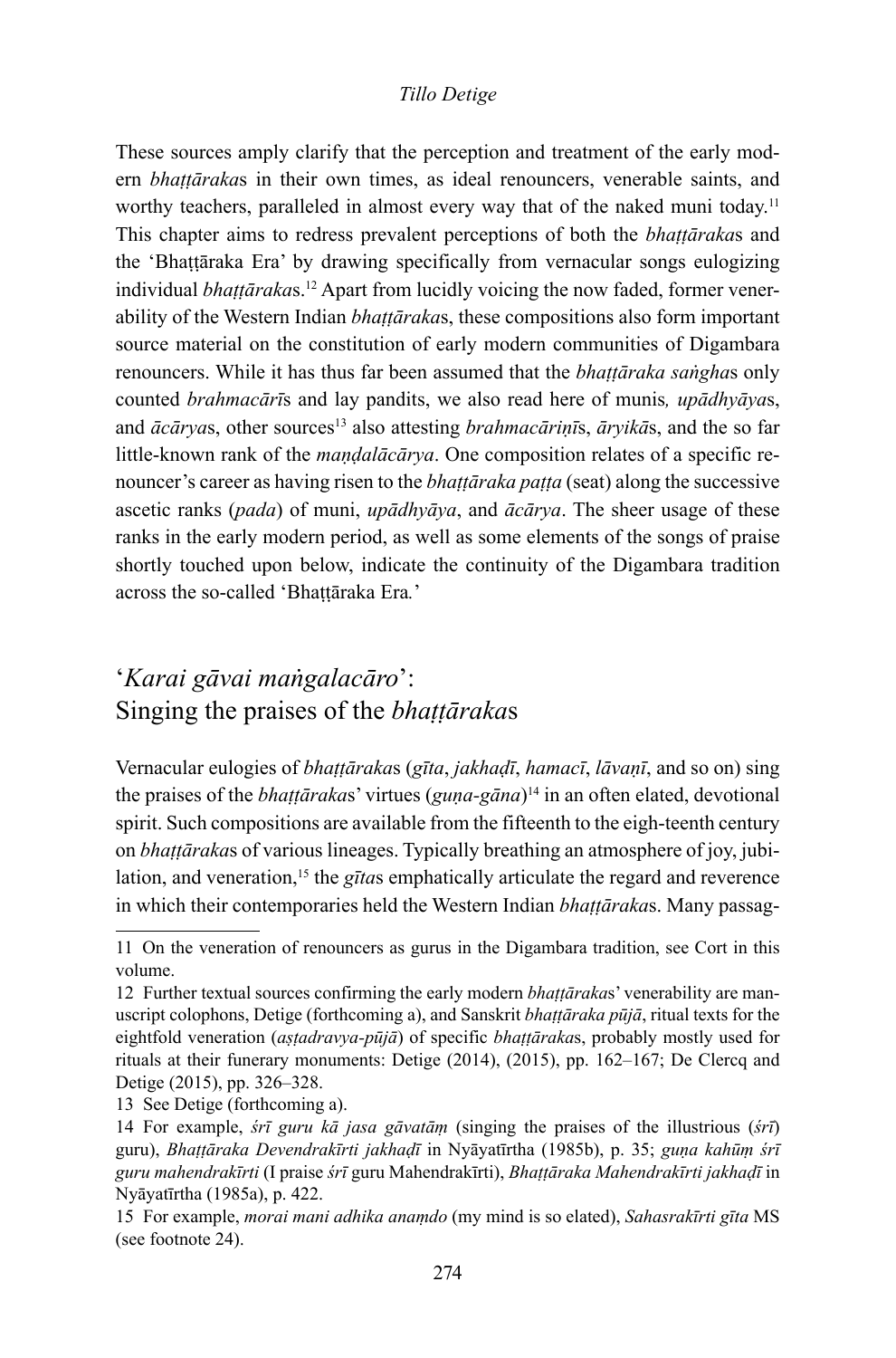#### 13. '*Guṇa kahūṃ śrī guru*'

es, in fact, read as paradigmatic descriptions of the qualities of an ideal Digambara renouncer. Throughout, *bhaṭṭāraka*s are addressed as munis (*munivara*, *munirāja*, *munīndra*, *mahāmuni*), or *ācārya*s,16 as ascetics (sadhu, *nirgrantha*), and as gurus. They are referred to as *mahāvratadhāra*s, observing the five *mahāvrata* vows, as well as the fully-initiated renouncer's three restraints (*gupti*) and five rules of conduct (*samiti*).17 *Bhaṭṭāraka*s are also attributed with the twenty-eight *mūlaguṇa*s of a muni and the ten forms of righteousness (*daśalakṣanadharma*)<sup>18</sup> and eulogized as knowled-geable of all scriptures, skills, and arts.19 They are praised for their restraint (*samyama*), referred to as seeking liberation (*mumuksu*),<sup>20</sup> and being freed of vices like anger, delusion, passion, and greed.21 Examples and tropes of the glorification of *bhaṭṭāraka*s from these compositions could be further multiplied, and leave little doubt as to how strongly they were perceived as ideal ascetics and incarnations of ascetic ideals.

While some songs consist solely of the recitation of the *bhaṭṭāraka*s' virtues, many also bind biographical data into their praise. Details like the renouncer's caste, place of birth, parents' names, physical beauty, and promising youth are similarly found in poetic genres extolling contemporary munis and  $\bar{a}c\bar{a}ryas.$ <sup>22</sup> References to *bhaṭṭāraka*s' earlier life as laymen and as renouncers also occur, as well as, most commonly, to their consecration on the *bhaṭṭāraka* seat (*paṭṭābhiṣeka*), peregrinations (*vihāra*), *pratiṣṭhā*s and pilgrimages conducted, and honours received from rulers. Those *gīta*s, of which *chāpa*s or colophons reveal the names of their authors, were composed by pupils of *bhaṭṭāraka*s, either pandits or *brahmacārī*s, or by *bhaṭṭāraka*s themselves, in praise of their predecessors.

<sup>16</sup> The Ajmer manuscripts, for example (see footnote 24), shun the term *bhaṭṭāraka* altogether, the compositions preferring *munivara* (excellent muni) and the colophons calling them *ācārya*.

<sup>17</sup> For example, Kāsalīvāla (1981), p. 99. The five *mahāvrata* are non-violence (*ahiṃsā*), truthfulness (*satya*), not taking anything not given (*asteya*), chastity (*brahmacarya*), and non-possession (*aparigraha*). The three *gupti*s prescribe the restraint of mind, speech, and body. The five *samiti*s involve care in walking, speaking, accepting alms, picking up and putting down things, and excretory functions.

<sup>18</sup> The twenty-eight *mūlaguṇa*s compromise the five *mahāvrata*s, five *samiti*s, controlling of the five senses, six essential duties (*āvaśyaka*), pulling out one's hair, nudity, sleeping on the ground, not bathing, not brushing one's teeth, eating while standing, and eating only once a day. The ten virtues are forgiveness (*kṣamā*), kindness (*mārdava*), honesty (*ārjava*), purity (*śauca*), truthfulness (*satya*), restraint (*saṃyama*), asceticism (*tapas*), renunciation (*tyāga*), non-possessiveness (*ākiṃcanya*), and celibacy (*brahmacarya*).

<sup>19</sup> Bhaṭṭāraka Vijayakīrti, for example, is extolled as being skilled in *āgama*, *veda*, *siddhānta*, *vyākaraṇa*, *nātaka*, *chanda*, and *pramāṇa* (*Vijayakīrtti gīta* in Kāsalīvāla (1982), p. 195).

<sup>20</sup> *Dharmacaṃdro mumukṣuḥ* (*Stuti* MS, see footnote 32).

<sup>21</sup> For example, Kāsalīvāla (1981), p. 84.

<sup>22</sup> Detige (in preparation a).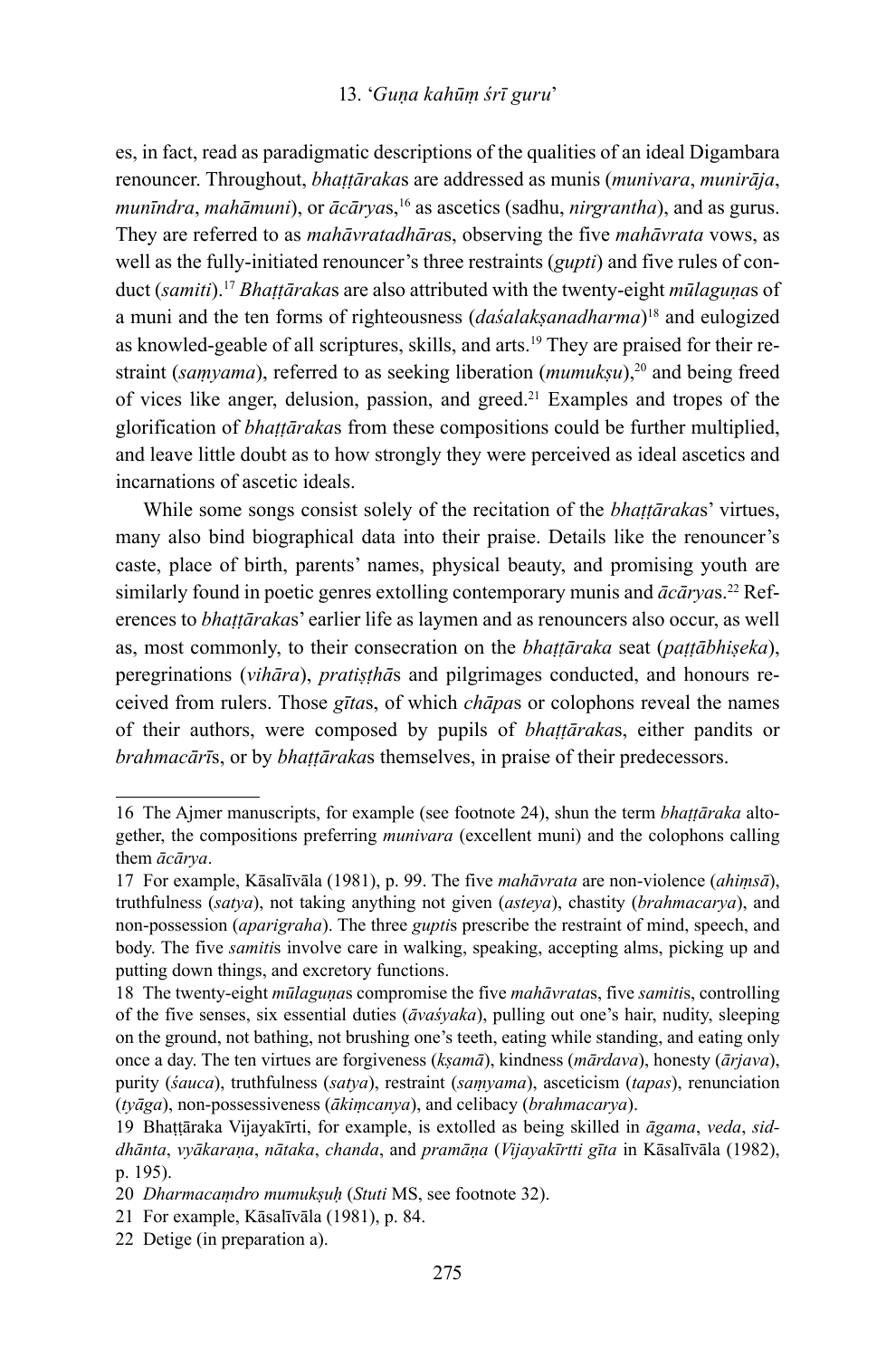I have collected a series of *gīta*s on sixteenth- and seventeenth-century *bhattārakas* of the Balātkāragana Nāgauraśākhā<sup>23</sup> from *gutakās* preserved at the Barā Darāji Mandira, the former Bhaṭṭāraka Maṭha in Ajmer.<sup>24</sup> Throughout his oeuvre, Kastūracanda Kāsalīvāla documents a large number of *gīta*s from the *bhaṭṭāraka* lineages of Gujarat and the Vāgaḍa region. He edits a composition on Vijayakīrti, an early sixteenth-century *bhaṭṭāraka* of the Balātkāragaṇa Īḍaraśākhā, penned by his successor Śubhacandra,25 and discusses a composition by Brahmacārī Jayarāja on the late sixteenth-century Bhaṭṭāraka Guṇakīrti of the same lineage.26 Kāsalīvāla reports particularly large numbers of praise compositions on late sixteenth- and seventeenth-century *bhaṭṭāraka*s of a sub-lineage of the Balātkāragana Sūrataśākhā,<sup>27</sup> editing seven compositions (see references below). Sufficient indication of the prevalence of these *bhaṭṭāraka* song-eulogies in at least this lineage and at this time, Kāsalīvāla28 maintains that there are dozens of them on Bhaṭṭāraka Abhayacandra, estimates about a dozen compositions on

28 Kāsalīvāla (1981), p. 77.

<sup>23</sup> I here adopt the names for the Balātkāragaṇa branches devised by Joharāpurakara (1958). It is important to note that these appellations often reflect the location of the seat of their last nineteenth- or twentieth-century incumbents and are not necessarily representative for the lineages' earlier history.

<sup>24</sup> In sum, the *guṭakā*s contain compositions on the *bhaṭṭāraka* Bhuvanakīrti (*paṭṭa* s. 1586) [cat. no. 72: 31B–33A], Dharmakīrti (*paṭṭa* s. 1590) [two compositions: cat. no. 72: pp. 30B–31B = (with slight variations) cat. no. 148: pp. 43B–45A; and cat. no. 148: pp. 45A–45B], Viśālakīrti (*paṭṭa* s. 1601) [two compositions: cat. no. 72: pp. 37A–39A; and cat. no. 148: pp. 43A–43B], Sahasrakīrti (*paṭṭa* s. 1631) [two compositions: cat. no. 72: pp.  $41B-42B$  = (with slight variations) cat. no. 148: pp.  $52B-55B$ ; and cat. no. 148: pp. 55B–57B], Nemicandra (*paṭṭa* s. 1650) [cat. no. 72: pp. 33A–34B], and Yaśakīrti (*paṭṭa* s. 1672) [cat. no. 72: pp. 51B–52B]. All dates refer to the *bhaṭṭāraka*s' consecration to the seat as given by Joharāpurakara (1958), pp. 114–116.

<sup>25</sup> *Vijayakīrtti chanda* in Kāsalīvāla (1967), pp. 262–266.

<sup>26</sup> Kāsalīvāla (1967), pp. 190–191; (1969), pp. 453–454; (1981), pp. 234–235. Kāsalīvāla (1979), pp. 106–107, also edits a *Bhuvanakīrti gīta* by Brahmacārī Vūcarāja (first half of the sixteenth century), understanding this to be a eulogy of the mid-fifteenth-century Īḍarasākhā *bhaṭṭāraka* of this name. Yet, being the same text as the *Bhuvanakīrti gīta* found in the Ajmer *guṭakā* (see footnote 25) it is more likely a composition on the sixteenthcentury Nāgauraśākhā *bhaṭṭāraka* of that name, of whom Vūcarāja is indeed known to have been a pupil.

<sup>27</sup> Kāsalīvāla (1981). Apart from yet another bifurcation which he calls the Jerahaṭaśākhā, Joharāpurakara (1958), pp. 197–199, discusses two sub-branches of the Sūrataśākhā, arising from two pupils of the early sixteenth-century *bhaṭṭāraka* Lakṣmīcandra, Vīracandra and Abhayacandra. I refer to the latter's lineage as the Bāraḍolīśākhā below. Joharāpurakara (1958), p. 201, includes references to Abhayacandra's first two successors, Abhayanandi and Ratnakīrti (*paṭṭa* s. 1630), but not to the further *bhaṭṭāraka* of the lineage also discussed here, Kumudacandra (*paṭṭa* s. 1656), Abhayacandra (*paṭṭa* s. 1685), Śubhacandra (*paṭṭa* s. 1721), and Ratnacandra (*paṭṭa* s. 1748). (All *paṭṭābhiṣeka* dates according to Kāsalīvāla 1981).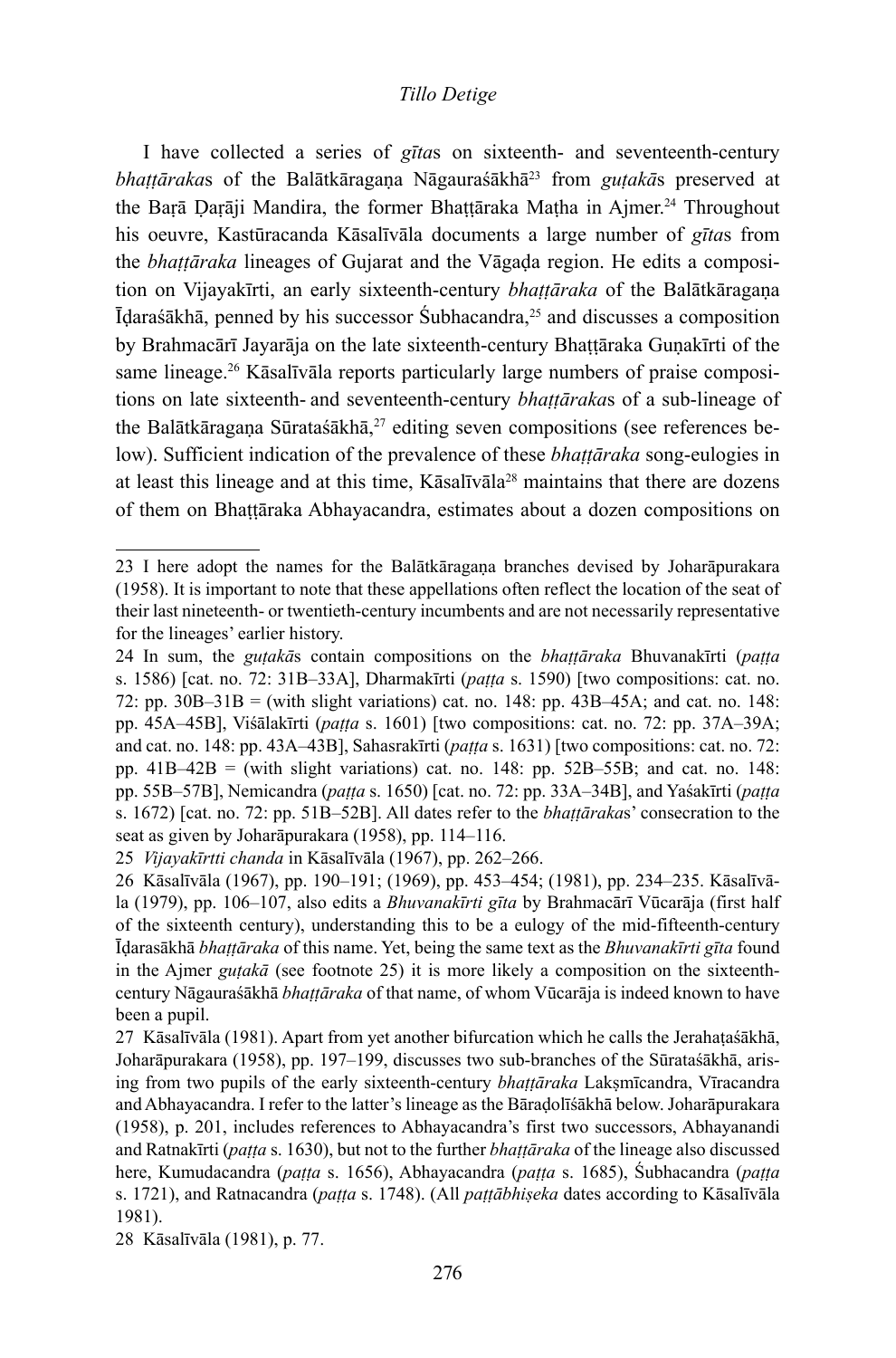Bhattāraka Ratnakīrti by Kavivara Ganeśa,<sup>29</sup> and lists<sup>30</sup> again as many authored by Paṇḍita Śrīpāla on the successive *bhaṭṭāraka*s Ratnakīrti, Kumudacandra, Abhayacandra, Śubhacandra, and Ratnacandra. Nyāyatīrtha<sup>31</sup> edits and discusses two compositions in Ḍhūṇḍhāḍī, termed *jakhaḍī* in the manuscript colophons, on successive Balātkāragaṇa Dillī*–*Jayapuraśākhā *bhaṭṭāraka*s from the first half of the eighteenth century (see below). I also found compositions related to sixteenth-century renouncers of this lineage in *guṭakā*s found in its manuscript collection, the Āmera śāstrabhandāra.<sup>32</sup>

Joharāpurakara included song-like eulogies on *bhaṭṭāraka*s from northern Maharashtra in his seminal work,<sup>33</sup> and is the only source for such compositions on Senagaṇa *bhaṭṭāraka*s. One of these, a composition on Bhaṭṭāraka Lakṣmīsena of the first half of the fifteenth century, is also the earliest known example.<sup>34</sup>

Kāsalīvāla35 understands yet another composition edited by him, a *Vijayakīrtti Gīta* penned by Brahmacārī Yaśodhara (references from the 1520s), as pertaining to the early sixteenth-century Balātkāragaṇa Īḍaraśākhā Bhaṭṭāraka Vijayakīrti mentioned above.36 Given the composition's references to the Kāṣṭhāsaṅgha and to Vijayakīrti's consecration by Viśvasena, however, the poem rather seems to eulogize the sixteenth-century Kāṣṭhāsaṅgha Nandītaṭagaccha Bhaṭṭāraka Vijayakīrti, who was indeed preceded by one Viśvasena. Joharāpurakara<sup>37</sup> also edits a fragment of a composition on this latter Kāṣṭhāsaṅgha *bhaṭṭāraka* (see more below on the latter two texts).

<sup>29</sup> Ibid., p. 99.

<sup>30</sup> Ibid., pp. 89–90, 80–82.

<sup>31</sup> Nyāyatīrtha (1985a) and (1985b).

<sup>32</sup> One composition focuses on Bhaṭṭāraka Prabhācandra (*paṭṭa* s. 1571/72–1580) [*Gītu (kamalavadana kāminī kahe)*, *guṭakā* no. 5, *veṣṭana saṅkhyā* 203, comp. *ga) ga)*, 230B–231B]. The second, eulogizing one Dharmacandra, possibly deals with Prabhācandra's successor of that name [*Stuti*, *guṭakā* no. 4, *veṣṭana saṅkhyā* 202, comp. *dha) dha)*, 196B–197A]. Joharāpurakara (1958), p. 112, does not include Bhaṭṭāraka/Maṇḍalācārya Dharmacandra (*paṭṭa* s. 1581–1603), nor his successor Lalitakīrti (*paṭṭa* s. 1603–1621), as successors to Prabhācandra and predecessors to Candrakīrti (*paṭṭa* s. 1622), listing the latter as direct successor to Prabhācandra. Yet see, for example, Nyāyatīrtha (1985a), p. 421; Detige (forthcoming a).

<sup>33</sup> See Joharāpurakara (1958). Joharāpurakara edits two compositions in full—of a Mūlasaṅgha Senagaṇa *bhaṭṭāraka* of the second half of the seventeenth century, (Joharāpurakara (1958), p. 16, *lekha* 50) and a Balātkāragaṇa Kārañjāśākhā *bhaṭṭāraka* of the first half of the eighteenth century (ibid., pp. 69–70, *lekha* 190, *lāvaṇī*)—and gives a number of excerpts of what he (ibid., pp. 32–33) refers to as *stuti* and *praśaṃsā* (ibid., p. 12, *lekha* 31; p. 19, *lekha* 62–63; p. 25, *lekha* 83–84).

<sup>34</sup> Ibid., p. 12, *lekha* 31.

<sup>35</sup> Kāsalīvāla (1982), pp. 164, 171–172.

<sup>36</sup> Ibid., pp. 194–195.

<sup>37</sup> Joharāpurakara (1958), p. 270, *lekha* 672; see also ibid., p. 294.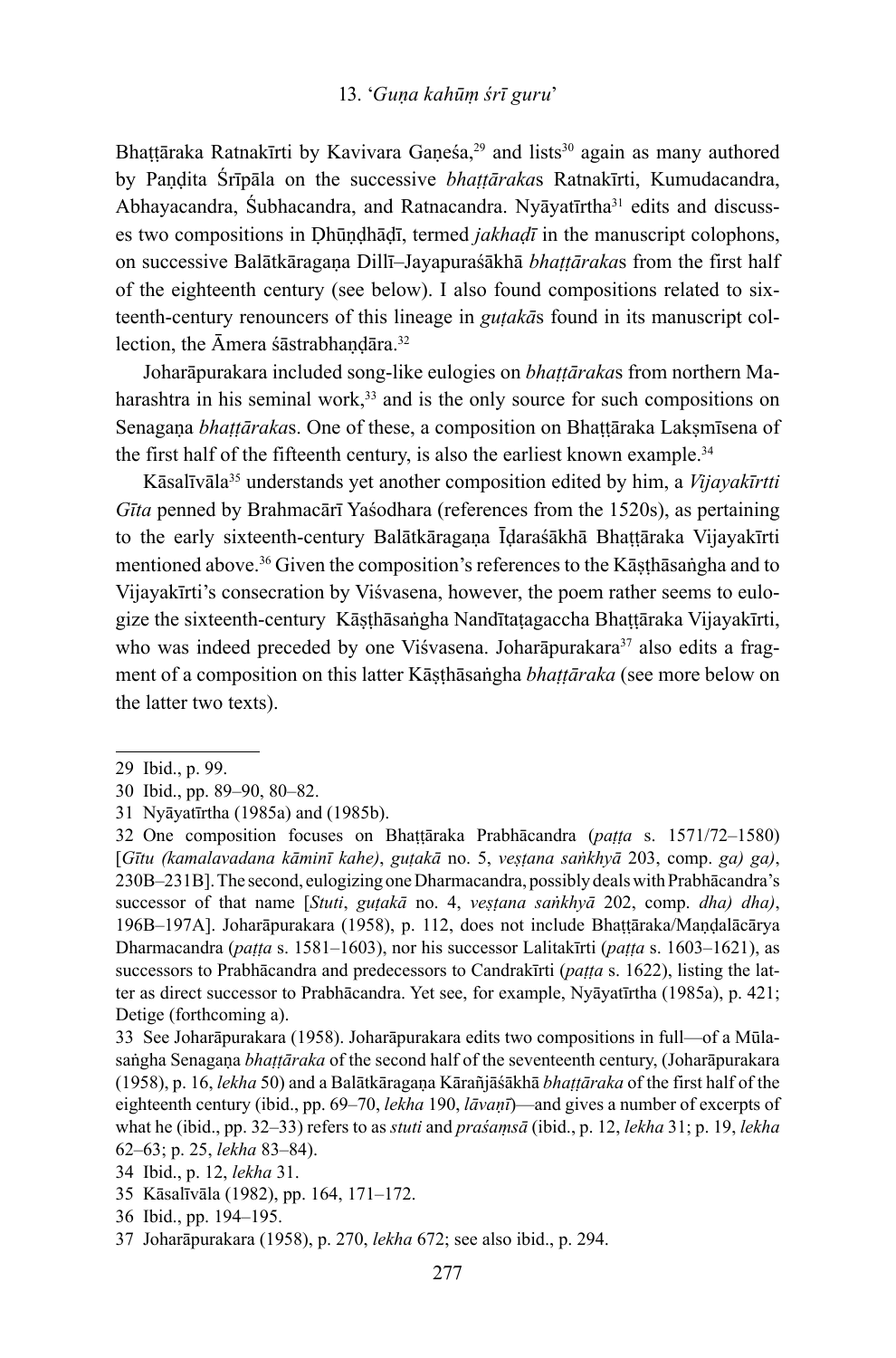In sum, there remains a large corpus of *bhaṭṭāraka* songs of praise, composed over several centuries and related to many of the lineages known to have been active in Western India.38 The sheer quantity of compositions, and of compositions by single writers or on single *bhaṭṭāraka*s, shows they came to constitute a specific genre of devotional literature. From a number of indications, we can surmise they were not only commonly composed but also performed. Some manuscripts give the familiar indication of the raga in which the poem was meant to be sung at the onset of the text.<sup>39</sup> Some compositions contain allusions to their being sung by lay women $40$  with the accompaniment of rhythm instruments, $41$  while others refer to the singing of songs to welcome visiting *bhaṭṭāraka*s. One text, for example, describes the Balātkāragaṇa Bāraḍolīśākhā Bhaṭṭāraka Abhayacandra's visit to Surat in VS 1706:

*Āja āṇa*[*ṃ*]*da mana ati ghaṇo e, kāṃī varatayo jaya jaya kāra/ Abhayacandra muni āvayāë kāṃī sūrata nagara majhāra re// Ghare ghare uchava ati ghaṇāe kāṃī mānanī maṅgala gāya re/ Aṅga pūjā ne avāraṇāë, kāī kuṅkuma chaḍhāde baḍāya re//*

So highly elated, the mind, today, some call out 'Jay jay, Muni Abhayacandra entered the city of Surat!' Cheerful celebration in every house, some ladies sing auspicious songs, some perform *aṅga pūjā*, some offer *kuṅkuma* and praise. (Kāsalīvāla (1981), p. 77)

A few *bhaṭṭāraka āratīs* (lamp-offering) are also available,<sup>42</sup> and some compositions, not explicitly named as such by their editors, too contain references to *āratī*. <sup>43</sup> Today, Bīsapanthī laypeople perform *āratī*44 of living renouncers (typically

<sup>38</sup> The work done on the Rajasthan–Gujarat region by scholars like Kastūracanda Kāsalīvāla and Anūpacanda Nyāyatīrtha is unequaled elsewhere. The abundance of similar compositions here suggests they may also be expected to be found in the manuscript collections of yet other lineages.

<sup>39</sup> For example, raga *malhāra* in Kāsalīvāla (1981), p. 116; raga *gauḍī* in Nyāyatīrtha (1985b), p. 35; raga *dhanyāsī* in Kāsalīvāla (1981), p. 116.

<sup>40</sup> For example, *kautūhala kāmiṇi karai gāvai maṃgalacāro* ('Enchanted ladies sing an auspicious song') (*Sahasrakīrti gīta* MS); *gāvahi e kāmaṇi madhura sare ati madhura sari gāvati kāmaṇi* ('Sing with a honeyed voice, o, damsel; with a sweet-sounding voice the lady sings'), *Bhuvanakīrti gīta* in Kāsalīvāla (1979), p. 107.

<sup>41</sup> *nīsāṇa-ḍhola-mṛdaṅgamau*; *nīsāṇa* [= *nagāḍā*], *ḍhola*, and *mṛdaṅga* drums (*Sahasrakīrti gīta* MS).

<sup>42</sup> Joharāpurakara (1958), p. 19, *lekha* 61; p. 23, *lekha* 78, gives excerpts from what he calls *āratīs* on two Kārañjā Senagaṇa *bhaṭṭāraka* from, respectively, the late seventeenth century and between the second half of eighteenth century and the early nineteenth.

<sup>43</sup> For example, *karūṃ āratī* (I perform *āratī*) (*Vijayakīrtti gīta* in Kāsalīvāla (1982), p. 194). 44 Terāpanthī generally do not perform *āratī.*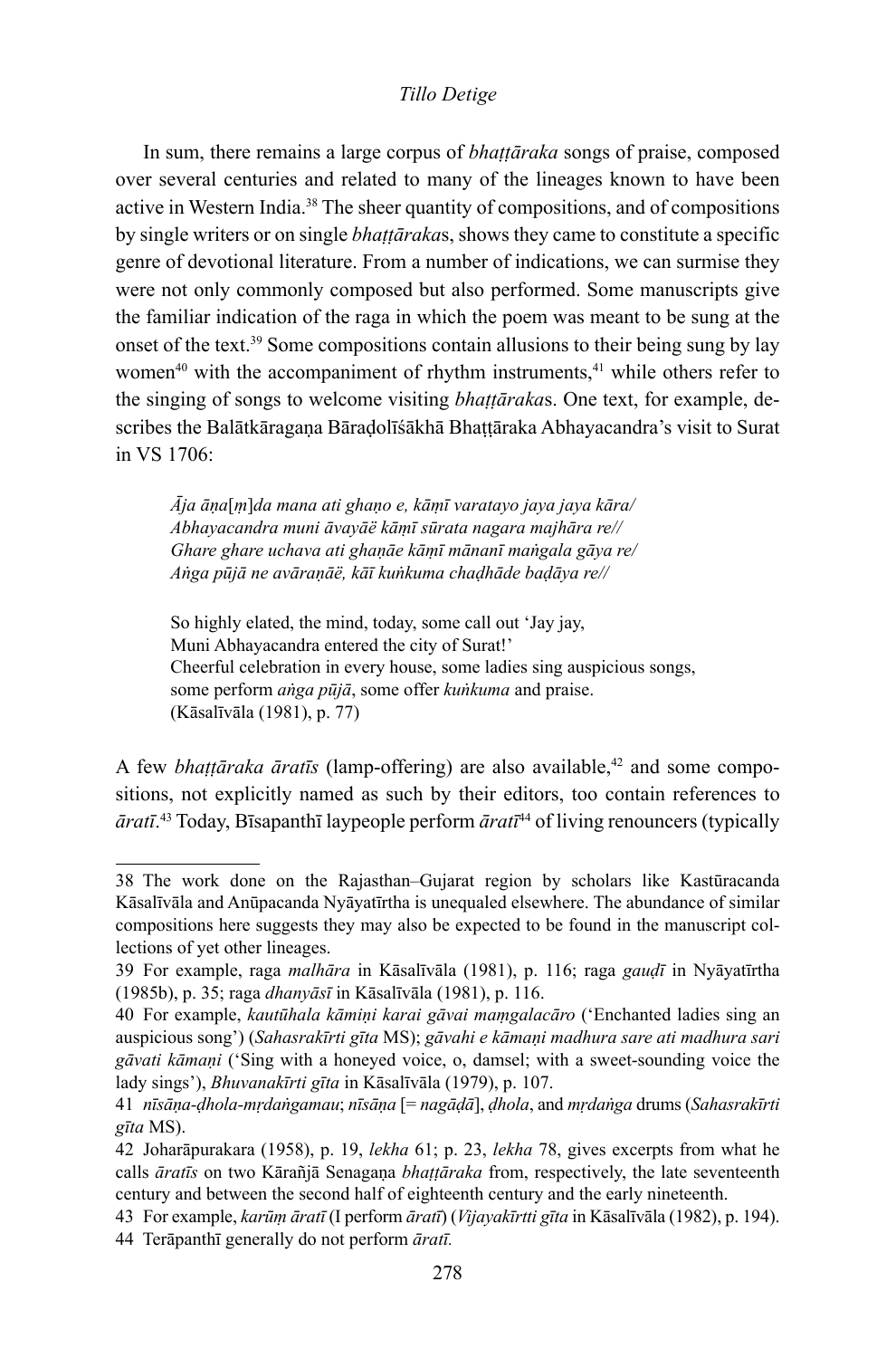*ācārya*s) on special occasions, or in the case of some renouncers, every evening.45 The practice of performing *bhaṭṭāraka*s' *āratī*, then, might have been a specific incentive for the writing of some of the praise compositions, distinct from other songs' function to welcome *maṅgalācaraṇa*. According to Kāsalīvāla, some of these compositions were also written to be performed at the time of the *bhaṭṭāraka*s' *vihāra*, or on the occasion of group pilgrimages led by them.<sup>46</sup>

## '*Dūri desa syauṃ ābīyā jī saṅgha caturavidhi sāra*': The early modern Digambara saṅgha

Thus, while the compositions and manuscript colophons do not necessarily make such explicit distinctions, various genres or functions of *bhaṭṭāraka* eulogies can be identified. A considerable number of texts show sufficient consistency to be regarded as yet another, distinctive subgenre. I refer to these as *paṭṭa-sthāpanā gīta*s. While these songs, much like the others, feature the eulogy of *bhaṭṭāraka*s as ideal munis, their devotees' elation at their conduct, virtues and skills, and biographical data of the *bhaṭṭāraka*s praised, they revolve more specifically around their subjects' consecration (*dīkṣā*) on the *bhaṭṭāraka* seat (*paṭṭa-sthāpanā*, *paṭṭābhiṣeka*). In their jubilation, these compositions typically situate the *dīkṣā* in place and time, describe in varying detail the rituals and celebrations that took place, and name the main people present at and involved with the event, renouncers as well as laity.

Below, I discuss compositions on the consecration of one sixteenth-century Īḍarasākhā *bhaṭṭāraka* and two eighteenth-century Dillī–Jayapuraśākhā *bhaṭṭāraka*s. Mallidāsa's composition on Prabhācandra of the latter lineage also reports on his *dīkṣā* in VS 1572, in Campāvatī (Cāṭasū, Chaksu).47 From the Ajmer *guṭakā*s discussed above, the first *gīta* on Bhaṭṭāraka Sahasrakīrti revolves around his consecration in VS 1634. The compositions on consecutive Bāraḍolīśākhā *bhaṭṭāraka*s edited by Kāsalīvāla (1981) referred to above are also representative examples of this genre.A composition by Sumatisāgara commemorates the anointment of Bhaṭṭāraka Ratnakīrti in Jālaṇapura, 'in the Southern country' (probably Jālanā, Maharashtra) in VS 1630.48 No less than three compositions remain on Bhaṭṭāraka Kumudacandra's consecration in Bāraḍolī in VS 1656: two by 'Kavivara' (Brahmacārī?) Ganeśa,<sup>49</sup> and one anonymous.<sup>50</sup> Kumudacandra's succession

<sup>45</sup> Detige (in preparation a).

<sup>46</sup> Kāsalīvāla (1981), p. 99.

<sup>47</sup> *Gītu* (*kamalavadana kāminī kahe*), MS (see footnote 24).

<sup>48</sup> Kāsalīvāla (1981), p. 104.

<sup>49</sup> Ibid., pp. 101–102; *Kumudacandranī hamacī*, ibid., pp. 233–234.

<sup>50</sup> *Guru-gīta*, ibid., pp. 204–205.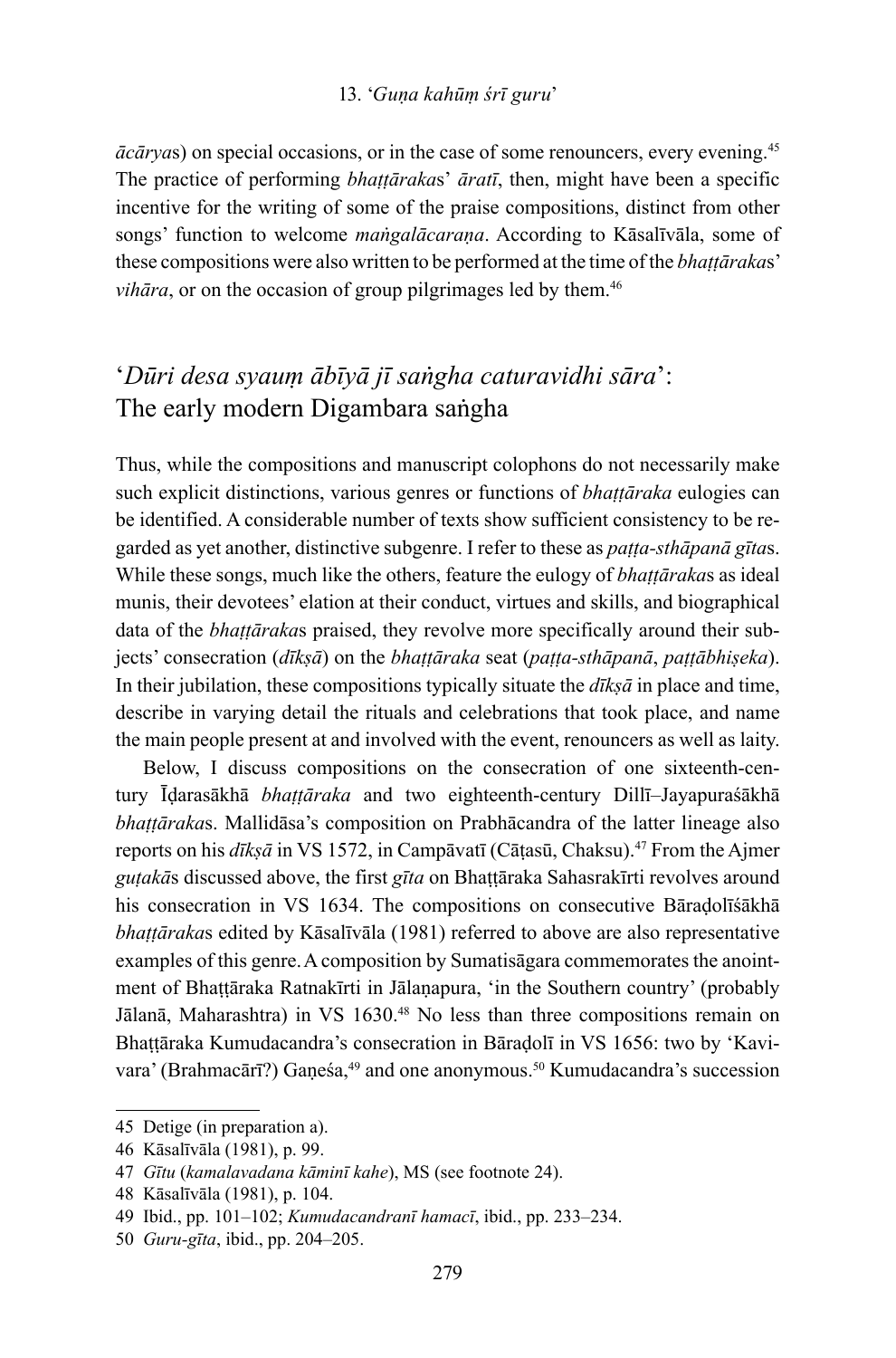by Bhaṭṭāraka Abhayacandra in VS 1685, again in Bāraḍolī, is commemorated and celebrated by both Brahmacārī Meghasāgara and Pandita Dāmodara.<sup>51</sup> The proceedings of the lineage's next *paṭṭābhiṣeka*, taking place in SV 1721 in Poravandara (Porbandar),<sup>52</sup> are detailed by Paṇḍita Srīpāla in his Subhacandra hamacī.<sup>53</sup> Mahatisāgara's *lāvaṇī* (Marathi song), a miniature *vita* of his guru, the late eighteenth-century Balātkāragaṇa Kārañjāśākhā Devendrakīrti, touches upon similar elements as the Western Indian *paṭṭa-sthāpanā gīta*s in its verses on Devendrakīrti's consecration.<sup>54</sup> In the sixteenth-century Kāsthāsaṅgha Nandītatagaccha compositions referred to above we read respectively of Bhaṭṭāraka Viśvasena's *dīkṣā digaṃbara* in Ḍūṅgarapura, being consecrated at the hands of his guru Viśālakīrti,<sup>55</sup> and of Viśvasena, in turn, consecrating his own successor Vijayakīrti.<sup>56</sup>

The genre of the *paṭṭa-sthāpanā gīta*, like *bhaṭṭāraka* eulogies more generally, thus also seems to have been well established across the various lineages. It is possible that these formed a more purely textual, commemorative literary genre, less explicitly meant to be performed than other types of *gīta*s. Apart from the historical details of place and time, some of these compositions include longish lists of names of the people attending and participating. Of particular interest to us are some of these texts' references to the attendance of not just *brahmacārī*s, pandits, and lay sponsors, but also munis and *ācārya*s. The presence of munis and *ācārya*s in the early modern Digambara *saṅgha* is thus far poorly known. While also demonstrable from textual<sup>57</sup> and epigraphic<sup>58</sup> attestations compiled more laboriously, a few *paṭṭa-sthāpanā gīta*s offer instant peeps into the breadth and variety of early modern Digambara asceticism under the Western Indian *bhaṭṭāraka*s and the prevalence of munis and *ācārya*s in the period. A Ḍhūṇḍhāḍī *jakhaḍī* composed by Paṇḍita Akairāma and edited by Nyāyatīrtha lists the renouncers who came to the consecration of the Balātkāragaṇa Dillī–Jayapuraśākhā Bhaṭṭāraka Mahendrakīrti in Delhi in VS 1792, and venerated the freshly minted *bhaṭṭāraka* after the completion of his *paṭṭābhiṣeka*:

<sup>51</sup> *Guru-gīta*–*rāga malhāra*, ibid., pp. 116–117; *rāga dhanyāsī*, ibid., pp. 105–106.

<sup>52</sup> Kāsalīvāla (1981), p. 80.

<sup>53</sup> Ibid., pp. 226–228.

<sup>54</sup> Joharāpurakara (1958), pp. 69–70, *lekha* 190.

<sup>55</sup> Ibid., p. 270, *lekha* 672.

<sup>56</sup> Kāsalīvāla (1982), pp. 194–195.

<sup>57</sup> Substantial numbers of references to early modern munis can be found in scribal colophons (*puṣpikā*) and authorial *praśasti*, and some of their own compositions have also been preserved (Detige forthcoming a).

<sup>58</sup> Funerary memorials of early modern munis and *ācārya*s are found at several sites in Rajasthan (Detige in preparation b).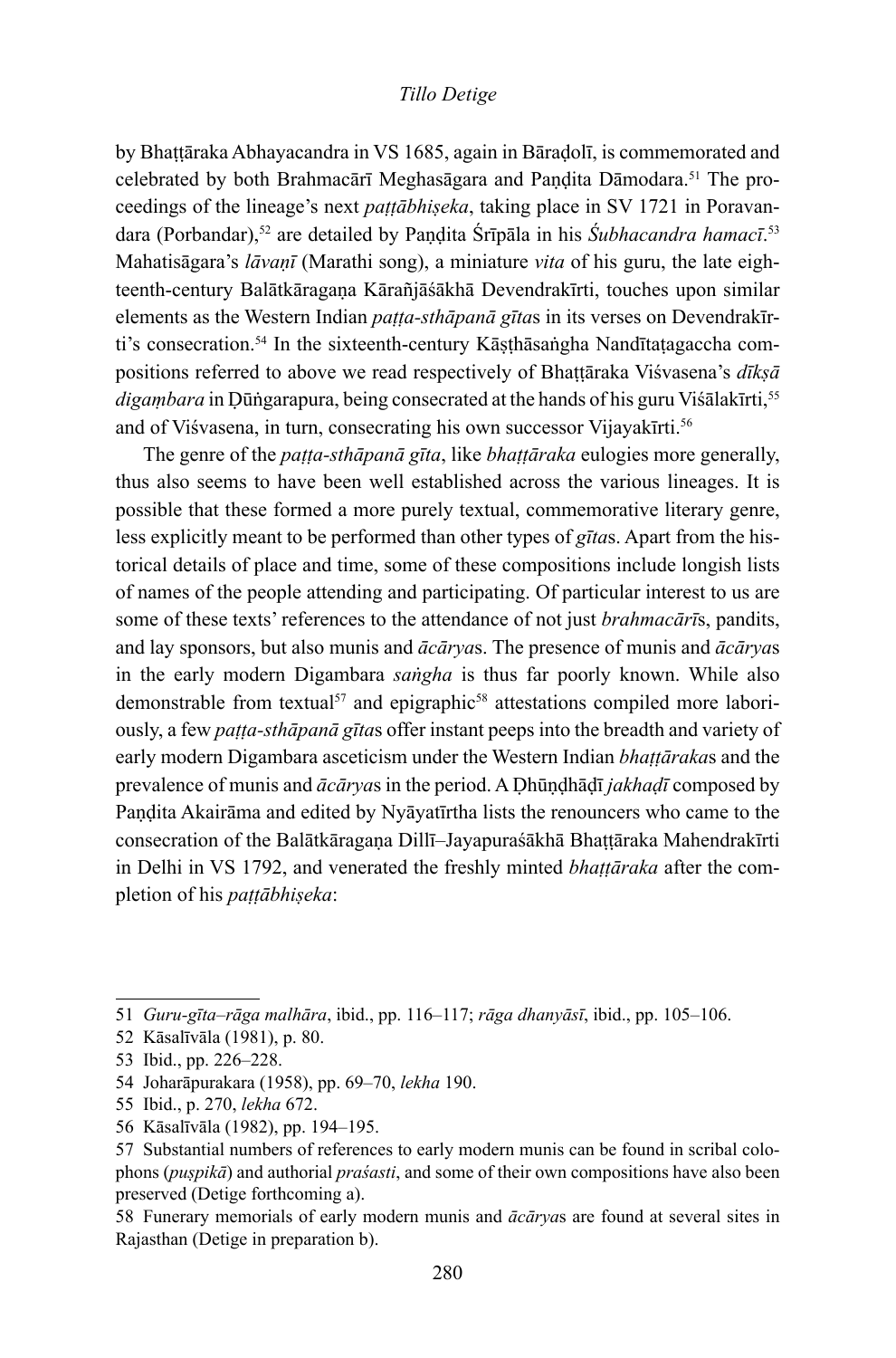#### 13. '*Guṇa kahūṃ śrī guru*'

*dūri desa syauṃ ābīyā jī saṅgha caturavidhi sāra*/ *guru pūjana baṃdana karai jī aṅgi uchāha apāra*//5// *uchāha aṅgi apāra jina kai ācārija ara arijikā*/ *brahmacāra paṇḍita śrāvikā gurucaraṇa pūja viśeṣikā*// *jahāṃ kṣetra kīrati haraṣa kīrati padama kīrati pāmiye*/ *muni acala kīrati sakala kīrati vimala kīrati bakhāṇiye*// *ima rāja śrī ara kamala śrī ye arajikā doya āniye*/ *brahma ṭekacaṃda ju keśavadāsa kapūracandajī jāniye*//6// (Nyāyatīrtha (1985a), p. 423)

From faraway lands, the whole fourfold *saṅgha* came. They venerate and praise the guru, in their limbs a joy unsurpassed. (5) A joy that cannot be contained, in the limbs of *ācārya*s, *āryikā*s, *brahmacārī*s, pandits and laywomen, performing *pūjā* of the guru's feet. Where Kṣetrakīrti,<sup>59</sup> Harṣakīrti, and Padmakīrti arrived [?], Muni Acalakīrti, Sakalakīrti and Vimalakīrti, so be it known. So also Rājaśrī and Kamalaśrī, these two *āryikā*s came. *Brahmacārī* Tekacandajī, Keśavadāsa [and] Kapūracanda, know these too. (6)

A similar composition by one Nemacanda is available commemorating the *paṭṭābhiṣeka* of Mahendrakīrti's predecessor, Devendrakīrti, who succeeded his guru Jagatkīrti in Ambāvatī (Amer) in VS 1770. It similarly gives an account of the renouncers present at the event:

*caṃda kīrati jī jasa līyo saba bātāṃ paravīṇojī*/ *śrī jagatakīrati kai pāṭa thāpiyo deva indrakīrati sukhalīṇojī*/*ṭeka* // *sukha līna ati hī viśāla kīrati jñāna kīrati subhācaṃdajī*/ *nemacaṃda nemānaṃdi meru kīrati brahma nāthū ṭekaca*[*ṃ*]*dajī*/ *lālacaṃda likhamīdāsa paṇḍita giridhara lakhamaṇa rasa līyo*/ *devaïndra kīrati pāṭi thāpitāṃ svāmī caṃdakīratijī jasa līyo*//3//

Candrakīrti gained glory [as] well-versed in all matters, delighted, he established Devendrakīrti on Śrī Jagatkīrti's seat.<sup>60</sup> Overjoyed [as well, were] Viśālakīrti, Jñānakīrti, Subhacandajī, Nemacanda,<sup>61</sup> Nemānandi [and] Merukīrti; Brahmacārī Nāthu, Ţekacandajī,

<sup>59</sup> Possibly a scribal or editorial error for the more common name, Kṣemakīrti.

<sup>60</sup> Probably the Bhaṭṭāraka Candrakīrti who at this time was the incumbent of the neighbouring Balātkāragaṇa seat in Nagaur. If so, the fact that Candrakīrti came over to consecrate Devendrakīrti probably means that Jagatkīrti had died before anointing his successor. From elsewhere, too, we find references to Balātkāragaṇa *bhaṭṭāraka* establishing new incumbents of other seats. For two more examples, see Kāsalīvāla (1981), pp. 81, 227–228; and Detige (2015), pp. 152–153.

<sup>61</sup> Though not an uncommon name, this could be the composition's very author, who doesn't specify his rank in the *chāpa* either. Contemporary munis and other renouncers too are prolific authors of various devotional genres and *pūjā*s in praise of their gurus.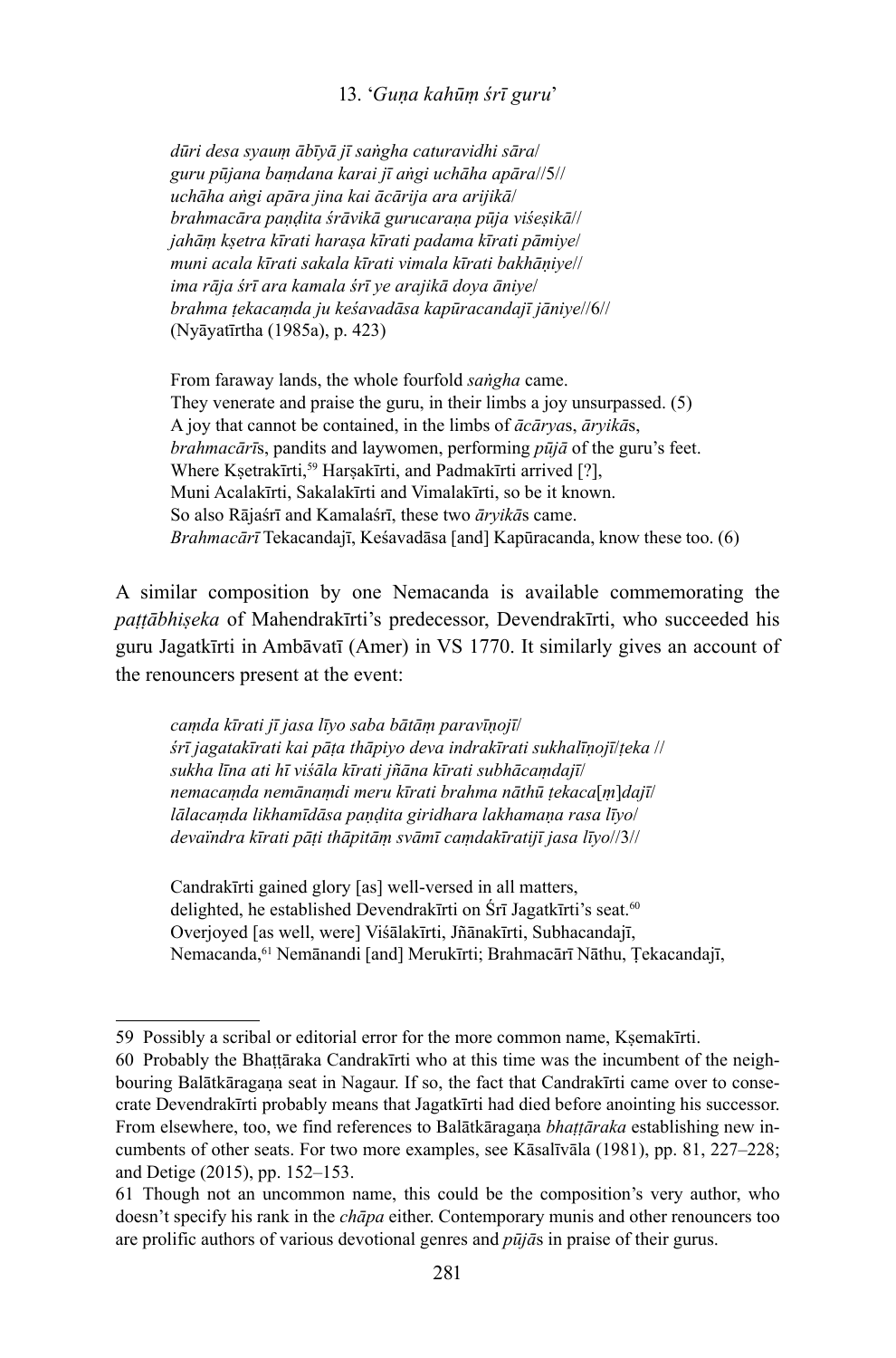Lālacanda [and] Lakṣmīdāsa; Paṇḍita<sup>62</sup> Giridhara [and] Lakṣmaṇa were thrilled. Placing Devendrakīrti on the seat, Swami Candrakīrti gained much glory. (Nyāyatīrtha (1985b), p. 36)

Here, the rank of the six renouncers from Viśālakīrti to Merukīrti is not indicated. However, judging from their names,<sup>63</sup> and their being listed before attendees explicitly called *brahmacārī*, it seems likely they were munis (*upādhyāya*s, *ācārya*s).64 While other *paṭṭa-sthāpanā gītas* do not explicitly name the renouncers present, they do commonly refer to the meeting of the *caturvidha saṅgha*, the fourfold Jaina community consisting of male (*sadhu*) and female (*sādhvī*) renouncers, and male (*śrāvaka*) and female (*śrāvikā*) laypeople. Given the general prevalence of munis, as confirmed by other sources, the concept of the *caturvidha saṅgha*, as used in those cases too, potentially had actual referents, rather than merely being used as an idiomatic trope. Conversely, the usage of the term can also be read as confirming the former perception of these renouncers as genuine and undisputed venerable renouncers.

A *paṭṭa-sthāpanā* composition by Brahmacārī Jayarāja provides valuable insight into the career of Bhattāraka Gunakīrti, who in VS 1632 was consecrated as the incumbent of the Īḍarasākhā, one of the two Balātkāragaṇa seats of the Vāgada region.<sup>65</sup> The narrative of this early modern renouncer's life, first as a lay boy and then as a renouncer, reads remarkably similar to contemporary Jaina hagiographies. Studious, bright, and good-looking, the young Gaṇapati experienced detachment (*vairāgya*) early in life and took to the feet of Bhattāraka Sumatikīrti.<sup>66</sup> Impressed by his merits, Sumatikīrti accepted Gaṇapati as his main pupil, giving him his new name, Guṇakīrti. The fledgling renouncer then joined the *bhaṭṭāraka*

<sup>62</sup> Naming but a few of them, Nemacanda and Akairāma both continue with the claim that fifty-one pandits were present at the respective *bhaṭṭāraka dīkṣā* they commemorate. Perhaps this is a type of stock phrase or an auspicious number.

<sup>63</sup> In the early modern period, names ending in –*kīrti*, –*nanda/nandi/nandī*, and –*bhūṣaṇa*, as well as –*candra*, were characteristic for munis, *upādhyāya*s, *ācārya*s, and *bhaṭṭāraka*s. *Brahmacārī*s typically have names with suffixes –*dāsa*, –*sāgara*, or –*candra*, or carry their lay names.

<sup>64</sup> If so, and if the Nemacandra listed here is the author of the *jakhaḍī*, this is the only known example of a *bhaṭṭāraka* song of praise composed by a muni.

<sup>65</sup> Kāsalīvāla (1969), pp. 453–454; Kāsalīvāla (1981), pp. 234–235, gives a seemingly comprehensive outline of the contents of the composition. Kāsalīvāla (1967), pp. 190–191, provides a few of its verses, then refers to it as *Guru chanda*. He locates his manuscript at the Mahāvīra bhavana, Jaipur (= Āmera śāstrabhaṇḍāra*;* 'register no. 5, p. 145, ibid., p. 190). I could not retrieve the manuscript, and hence did not have access to the full text. I base my discussion on Kāsalīvāla's paraphrase.

<sup>66</sup> Many *bhaṭṭāraka gīta*s indicate that their subjects renounced in childhood, and thus were child celibates (*bālabrahmacārī*), a status still highly esteemed for contemporary renouncers.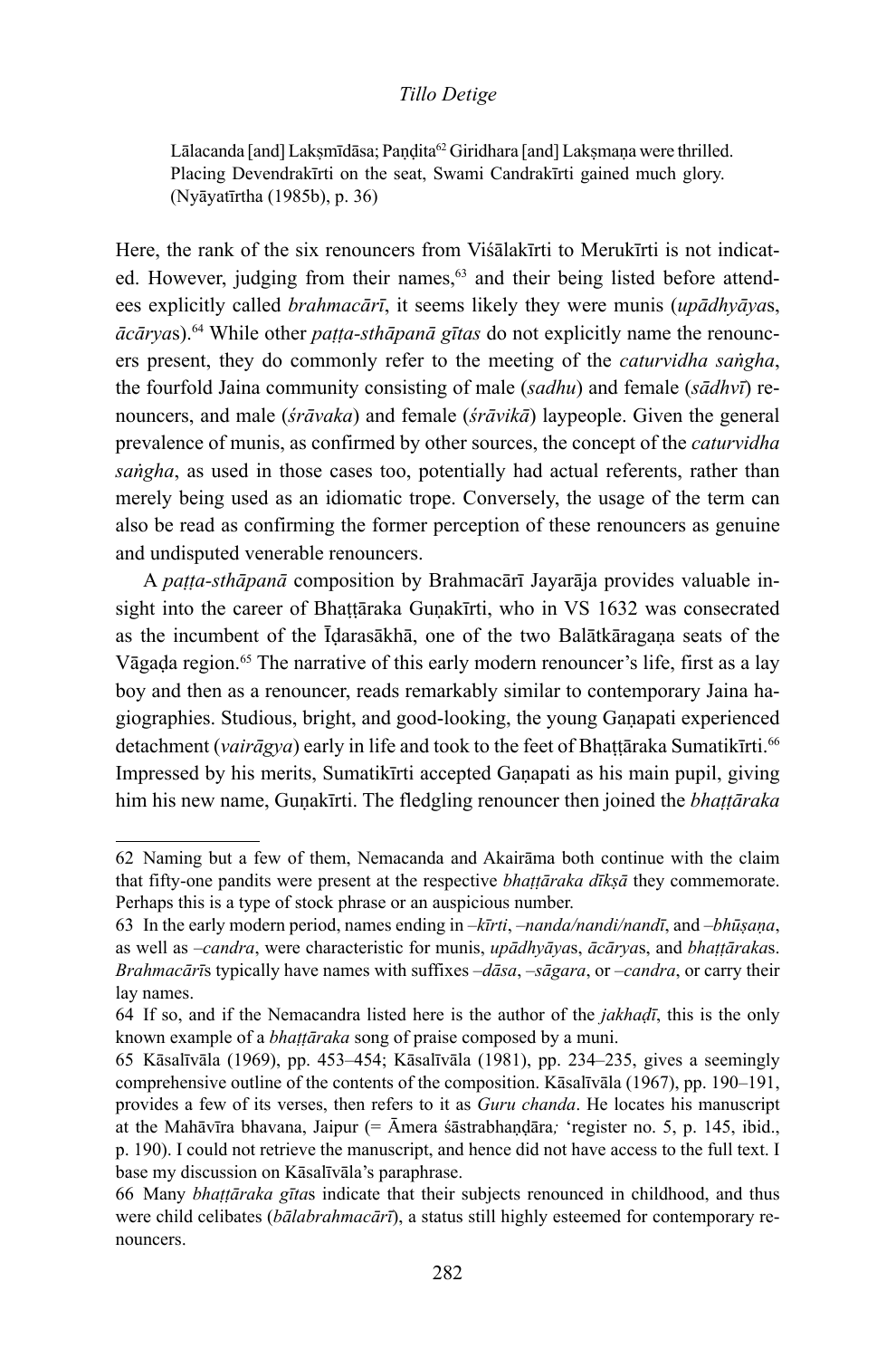#### 13. '*Guṇa kahūṃ śrī guru*'

on his *vihāra*, probably initially as a *brahmacārī*. Cheered by a crowd, he took the five *mahāvrata*s at a function in Ḍūṅgarapura, becoming a muni. Once he was well-versed in scriptures and logic, and had become a skilled and captivating orator, he received the *upādhyāya* pada and started teaching the *Gommaṭasāra* and other texts. Sometime later he was again promoted, becoming an *ācārya*, a leader of the *saṅgha*. Sumatikīrti then declared Guṇakīrti his successor, and a propitious date was determined for his consecration to the *bhaṭṭāraka* seat, which took place again in Ḍūṅgarapura.

Before ultimately becoming a *bhaṭṭāraka*, Guṇakīrti was initiated over time into the successive Digambara padas, much as would be customary for an *ācārya* today.67 This was, however, apparently not always an absolute requirement, as elsewhere we find accounts of *brahmacārī*s consecrated directly as *ācārya* or *baṭṭāraka*, skipping the muni (and *upādhyāya*) ranks.<sup>68</sup> It must be noted, furthermore, that the conferment of these ranks probably does not necessarily entail that these were naked renouncers. If we presume that the Western Indian *bhaṭṭāraka*s were generally clothed,<sup>69</sup> this in fact seems rather improbable, given that even in its practical absence, throughout the early modern period nudity remained the highest Digambara ideal of renunciation, <sup>70</sup> and naked munis could thus hardly be subordinate to clothed *bhaṭṭāraka*s. Yet, the very usage of the muni and *ācārya* padas, the venerability of *bhaṭṭāraka*s and the specific forms of their veneration  $(p\bar{u}j\bar{a}, \bar{a}r\bar{a}t\bar{b}, g\bar{a}j\bar{c})$ , their  $d\bar{a}k\bar{s}\bar{a}$  rituals<sup>71</sup> and adoption of the *mahāvrata*s and other rules of conduct, all speak of a continuity of Digambara renunciation across and crossing out—the 'Bhaṭṭāraka Era.' What I have not attended to here is more precisely situating the prevalence, and eventual disappearance, of early modern munis and *ācārya*s in time and place. Preliminary results show that the muni rank became almost entirely obsolete after the seventeenth century, while the *ācārya*  pada disappeared only after the eighteenth.72 These are findings which differ starkly from the common assumption that the rise of the Sultanates, and hence the commencement of Muslim rule, abruptly and simultaneously caused the stage entry of the *bhaṭṭāraka*s and the exit of the munis.

<sup>67</sup> Apart then from the phases as *kṣullaka* and *ailaka,* ranks which are rarely attested from the early modern period (see Detige forthcoming b). Presuming that early modern munis typically were clothed, it can be understood that these preparatory stages to becoming a naked renouncer were perhaps deemed superfluous.

<sup>68</sup> For example, Joharāpurakara (1958), p. 69, *lekha* 190; Kāsalīvāla (1981), p. 47.

<sup>69</sup> References to *bhaṭṭāraka*s' nudity do occur, possibly as temporary practices. See Detige (forthcoming b).

<sup>70</sup> See Cort in this volume.

<sup>71</sup> For want of space, I am forced to omit an examination of the *paṭṭa-sthāpanā gīta*s' occasionally quite rich accounts of the ritual procedure of the *bhaṭṭāraka dīkṣā*.

<sup>72</sup> See Detige (forthcoming a, b; in preparation b). *Ācārya*s are, in fact, attested particularly numerously *after* the disappearance of munis.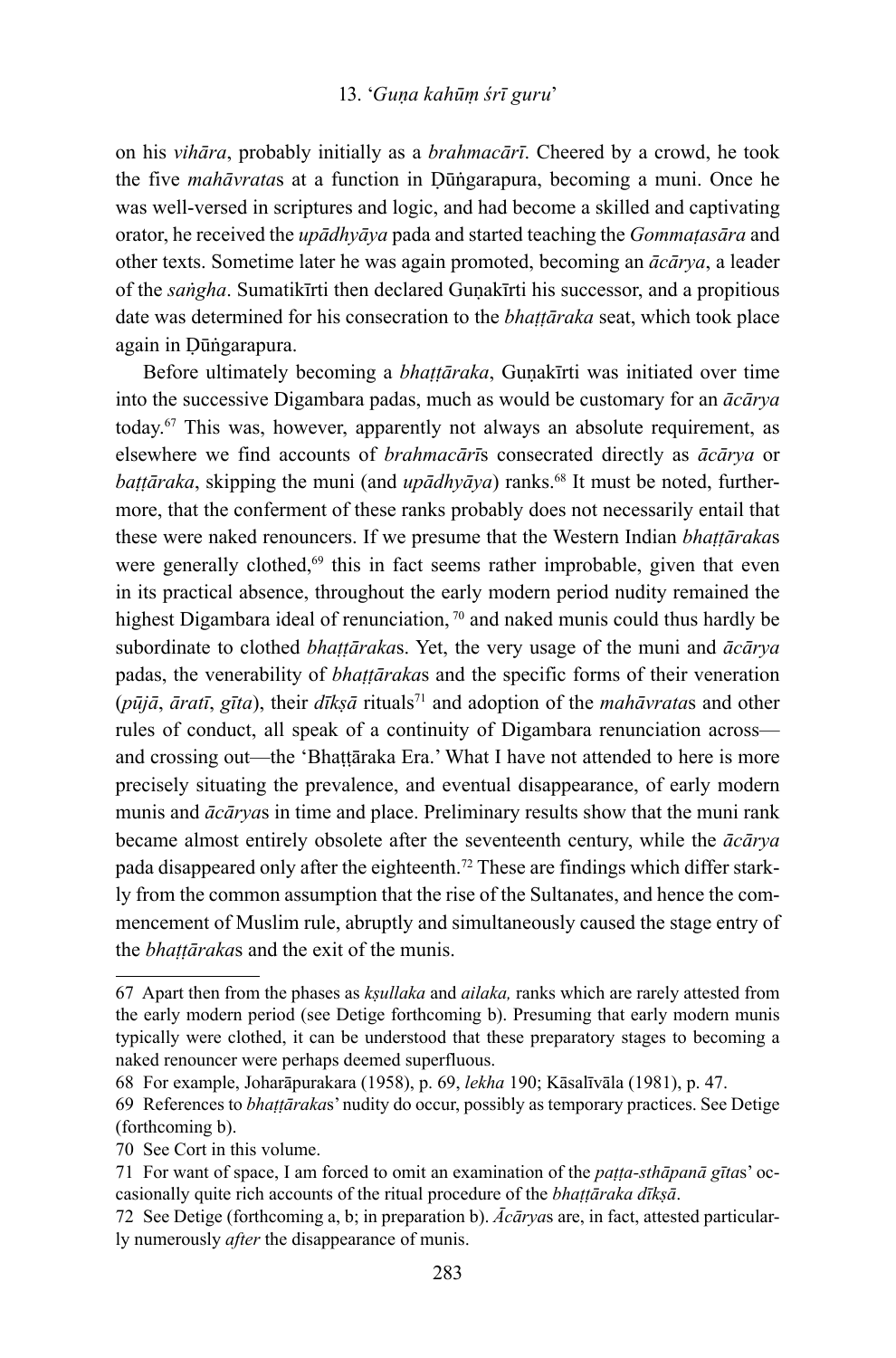## References

- Cort, John. 2002. 'A Tale of Two Cities: On the Origins of Digambara Sectarianism in North India,' in L.A. Babb, V. Joshi, and M.W. Meister (eds), *Multiple Histories: Culture and Society in the Study of Rajasthan*, pp. 39–83. Jaipur and New Delhi: Rawat Publications.
- De Clercq, Eva. 2011. 'Bhattārakas and Digambara Monastic Lineages of Fifteenth Century Gwalior: Glimpses from Raïdhū's Writings,' *Journal of Asian History*, 45 (1–2): 63–83.
	- ——— and Tillo Detige. 2015. 'Colossi and Lotus Feet: Paṇḍitas and Bhaṭṭārakas in the North Indian Digambara Legacy,' in Julia A.B. Hegewald (ed.), *Jaina Painting and Manuscript Culture: In Memory of Paolo Pianarosa*. Vol. 3, pp. 303–335. Berlin: EB Verlag.
- Deo, Shantaram B. 1956. *History of Jaina Monasticism from Inscriptions and Literature*. Poona: Deccan College.
- Detige, Tillo. 2014. 'Worshipping Bhaṭṭārakas,' *Jaina Studies: Newsletter of the Centre of Jaina Studies*, 9: 27–30.
	- ——— 2015. 'The Bhaṭṭārakas of Kārañjā (Lāḍa): Triveṇī Saṅgama at Jaina Kāśī,' in L. Soni and J. Soni (eds), *Sanmati, Essays Felicitating Professor Hampa Nagarajaiah on the occasion of his 80th Birthday*, pp. 143–176*.*  Bengaluru: Sapna Book House.
		- ——— 2017. 'Manuscript Collections of the Western and Central Indian Bhaṭṭārakas,' in P. Flügel and J.L. Foster (eds), *Jaina Studies: Newsletter of the Centre of Jaina Studies*, 12: 36–39.
		- ——— forthcoming a. '*Satpātrāya samarpittaṃ*: Manuscript copies and the early modern Digambara *saṅgha*,' in C. Chojnacki and B. Leclère (eds), *Gift of Knowledge: Patterns of Patronage in Jainism*, pp. 272–368. Bengaluru: Sapna Book House.
		- ——— forthcoming b. 'Digambara Renouncers in Western and Central India, c. 1100–1800,' in J. Cort, P. Dundas, and K. Wiley (eds), *Brill's Encyclopedia of Jainism*. Leiden: Brill.
		- ——— in preparation a. 'The Ritual Veneration of Living Digambara Jaina Renouncers' [book chapter].
	- ——— in preparation b. '*Nityaṃ praṇamanti*, almost forgotten: Funerary monuments of early modern Digambara *muni*s from Western India' [journal article].

Dundas, Paul. 2002 [1992]. *The Jains* [revised edition]. New York: Routledge.

Flügel, Peter. 2006. 'Demographic Trends in Jaina Monasticism,' in Peter Flügel (ed.), *Studies in Jaina History and Culture: Disputes and Dialogues*, pp. 312–398. London and New York: Routledge.